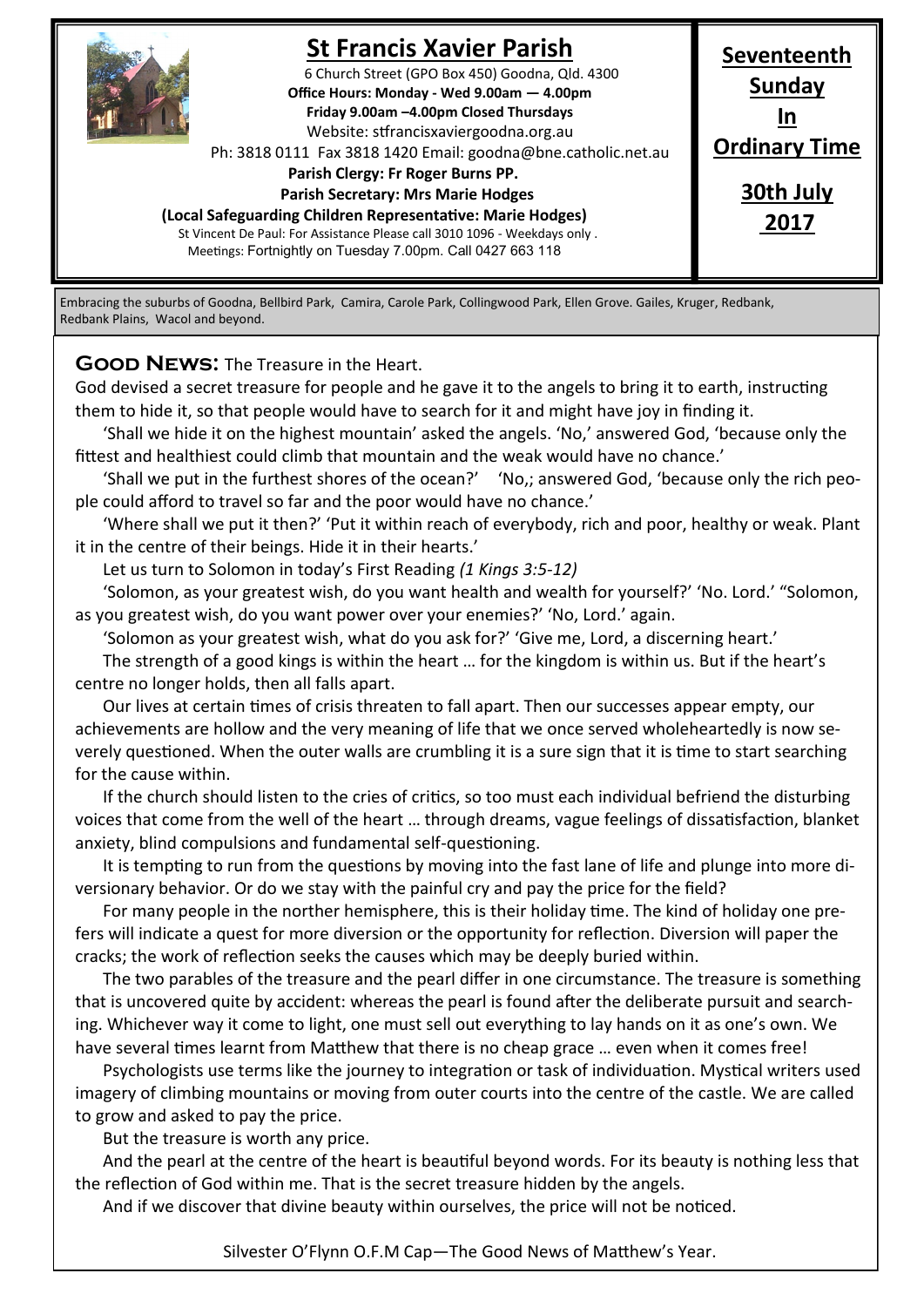**COMING SOON \_Parish Youth Group** Last month, a number of adults attended a Compulsory Leadership Training session, and as a result we can announce that there will be a Parish youth Group beginning in the parish. The first meeting fro the age group twelve years and above, will take place on **Sunday 27th Au**gust in the Parish Centre at **1.00pm.** 

**FIRST EUCHARIST Preparations** Today at the 9.00am Mass, we will welcome the young people who are beginning their journey to their First Communion. They will hand in their badge at the end of the Mass and this enrolls them in the Preparation course.

### **WANTED**

**Cleaners for the Church** We are in desperate need of more cleaners for the Church.

Do you have a couple of hours a month to spare? If so please consider volunteering to clean the Church. Cleaning is usually done on Friday after Mass but if that is not suitable and you can arrange with Fr Roger or the Office for entry outside of this time then that is fine so long as the Church is cleaned towards the end of the week in time for weekend Masses. For more information or to volunteer please contact Pam on 3288 4594 or the office on 3818 0111.

**Flowers** We also need someone to do the Flowers in the Church each week. Makerita who has been doing them for the past 2 years is no longer able to do them. This weekend is the last weekend we will have flowers in the Church unless someone takes on the job. The Parish pays for the flowers but the volunteer purchases and arranges them.

**White Elephant Stall/School Fete** Once again we have been asked to hold the White Elephant Stall at the School Fete which is on Sunday 27th August, 2017. If you are having a clean out at home please think of us to donate your unwanted items to. But remember it must be sellable so if you wouldn't buy it then don't donate it. Also no items of clothing, electrical items or books. If you have books the P & F may take those as they will be running a book stall. Don't leave till the last minute the fete is only 5 weeks away.

**Share the Dignity** Once again we will be collecting Sanitary items for this worthwhile charity.

We will be doing this throughout August so there will be two containers for the collection one in the Pergola and one in the foyer, if you are donating money please put it in an envelope marked "Share the Dignity" and please put this envelope in one of the collection plates during Mass.

**You are invited to an open morning** on Monday 7or Tuesday 8 August 2017 9-30-1030am at

**Brigidine College**, Indooroopilly.

Act now as places fill quickly. Phone 3870 7225 to book or secure a prospectus pack. Go to www.brigidine.qld.edu.au for more information.

**Women of the Way Annual Retreat** 25-27 August, 2017 at Watson Park, Old Gympie Road, Dakabin, Brisbane.

**Theme:** Live Alive—No longer a Slave to Fear; I am a Child of God (Gal4:7. Ezek 34:27) **Presenters:** David and Natalie Tensen **Resident Priest:** Fr Chima Ofor **Contact:** ph. 0402 316 288 or email wowqld@gmail.com Please **RSVP** by Aug 14

### **Solemnity of St Mary of the Cross MacKillop—8 August 2017**

You are invited to attend the Mass and morning tea at St Stephens Cathedral at 10.00am. If you wish to attend please be early as there will be no reserved seating and for catering purposes please RSVP to rsvp@bne.catholic.net.au

**Humour** With the ark settled safely after the flood, Noah opens the doors and commands the animals, "Go forth and multiply!" All the animals depart the ark, except for two snakes in the back. Noah proclaims again "Go forth and multiply," yet the snakes stay put. Perturbed, Noah finally asks them, "why have you not followed my command?" The snakes flicker their tongues and answer, "We can't multiply, Noah we're  $-$ ADDERS.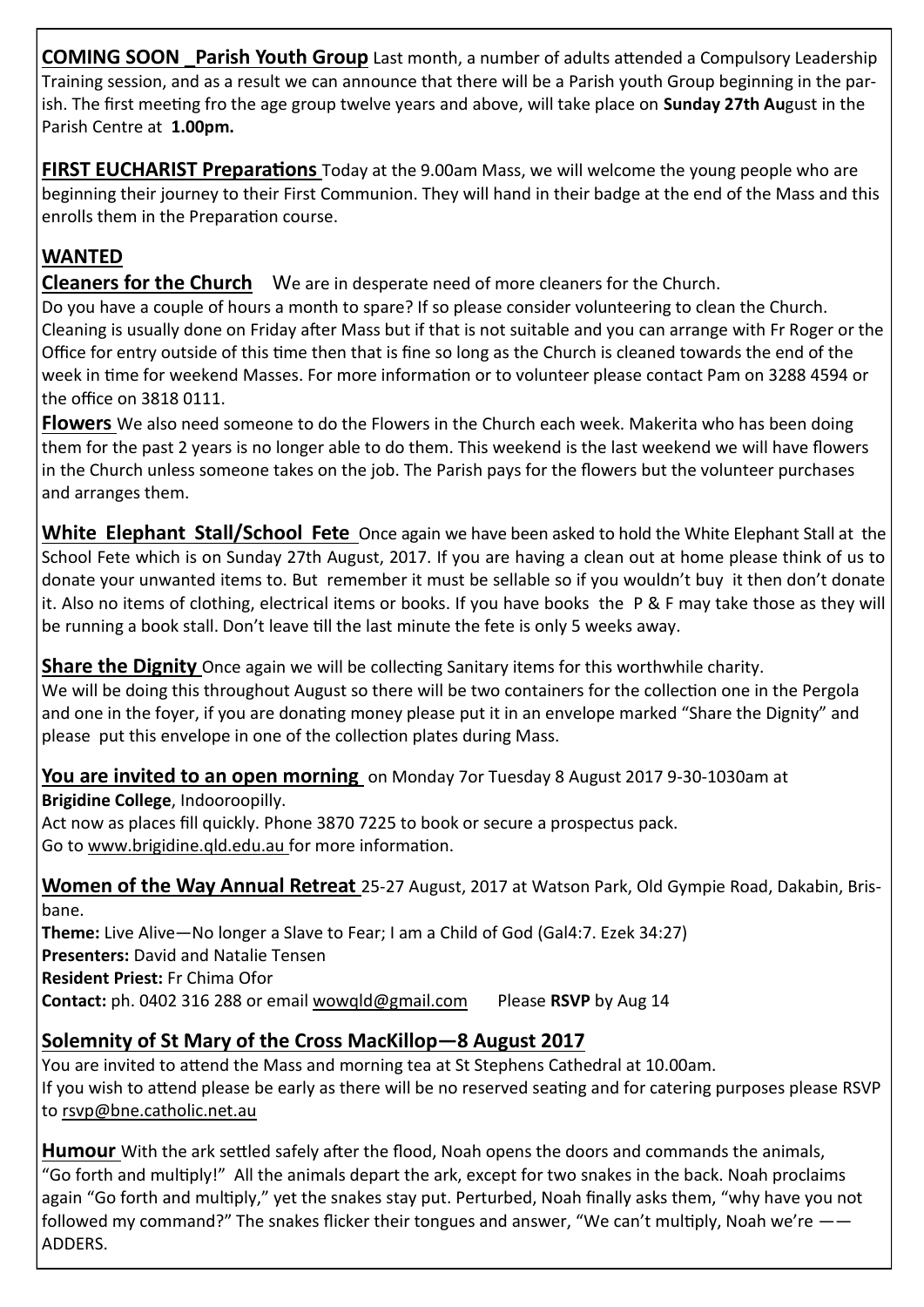# Spirituality for Life



The voice of the Spirit speaking of gratitude, generosity, responsibility and increase



*Each one of you has received a special grace, so, like good stewards response -able for all these varied graces of God, put it out at the service of others." (1 Peter 4:10)* 

### **July 30th – Seventeenth Sunday in Ordinary Time**

*"We know that all things work for good for those who love God, who are called according to his purpose." - ROMANS 8:28* Do you really trust God? Do you believe that all things work for good? Faith is a challenge for everyone at times. Putting our trust in God, in everything we do, means that God's plan for our lives may be different than our plan. When one door closes, another one opens. Trust in God, His plan is always better. (Accessed from http://archstl.org/stewardship/page/ bulletin-inserts on 17 July,2017)

# **Jesus Way – The Example of Jesus**

In Jesus' teaching and life, self-emptying is fundamental. His self-emptying is not sterile self-denial for its own sake; rather in setting aside self, He is filled with the Father's will, . . .The Beatitudes and the rest of the Sermon on the Mount prescribe the life-style of a Christian disciple. Although (the lifestyle of a Christian disciple) does not suit worldly tastes, the wisdom of this world is foolishness in the eyes of God. *Stewardship – A Disciple's Response. A Pastoral Letter on Stewardship.*

*How blest are the poor in spirit, the reign of God is theirs.*

*Blest too are the sorrowing; they shall be consoled. Blest are the lowly; they shall inherit the land. Blest are they who hunger and thirst for holiness; they shall have their fill. Blest are they who show mercy; mercy shall be theirs. Blest are the single-hearted for they shall see God. Blest too are the peacemakers, for they shall be called sons of God. Blest are those who are persecuted for holiness sake, the reign of God is theirs. Blest are they when they insult you and persecute you and utter every kind of slander against you because of me. (Matthew 5, 3-11)*

My parents were great examples of giving – they gave of themselves to each other, and they gave of themselves to others: me and my brothers and sisters, their parents, our parish, the poor in the community. However, my folks claimed none of the credit. They said they were just following the example of Jesus and the call of Jesus; and this is how they wanted us to live as well.

#### **Questions:**

How did your parents (or other family members) set an example for you of Jesus' giving?

To what extent are we called to live as Jesus did?

To give up everything we own and preach the Gospel?

To give up our lives?

To confront those who are obstacles to belief in God?

To be a disciple of Jesus is to embark on a spiritual journey which asks every person to walk with the Lord, to imitate the pattern of Jesus' life, to follow His example of service to others. It involves the willingness to take up the cross, to endure the difficult, to be willing to give up one's life for others, only to discover the rich paradox of reward which comes from discipleship. *Archbishop Thomas J. Murphy USA Catholics: are we our Brothers' and Sisters' Keepers? (from Chicago Studies, April 1991, Volume 30 #1)*